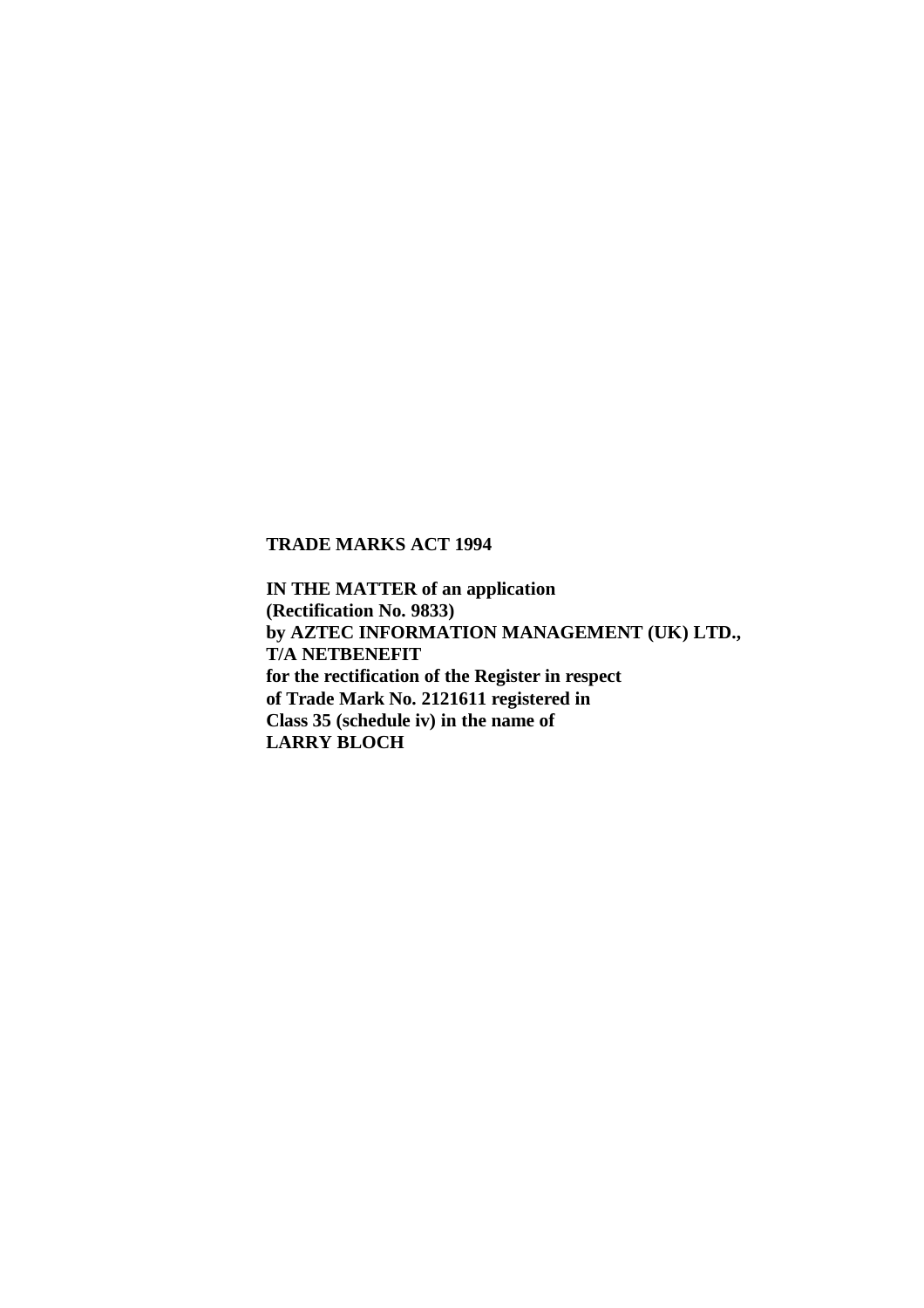## 5 **TRADE MARKS ACT 1994**

**IN THE MATTER of an application (Rectification No. 9833) by AZTEC INFORMATION MANAGEMENT (UK) LTD., T/A NETBENEFIT**

- 10 **for the rectification of the Register in respect of Trade Mark No. 2121611 registered in Class 35 (schedule iv) in the name of LARRY BLOCH**
- 15

## **DECISION**

The Trade Mark was registered on 8 August 1997 under no. 2121611 in Class 35 (schedule iv) to the Trade Marks Rules 1994 in respect of

20

" Business Management and information services;internet company registration services"

The Registered Proprietor shown on the Register is Larry Bloch.

- 25 By an application dated 20 October 1997, Aztec Information Management (UK) Limited, T/A Netbenefit, "the applicants", applied for the rectification of the Register under Section 64 of the Act in respect of the Trade Mark registered under no. 2121611 ("the mark") by the correction of the name of the proprietor to that of the applicants.
- 30 The grounds of rectification are that the application was made in error in the name of one of the directors of the company, Mr Larry Bloch.

The applicants filed evidence in these proceedings in support of their application. This evidence comprises a Statutory Declaration by the trade mark agent acting in respect of both parties, Mr 35 Oliver John Orchard.

Mr Orchard states that his firm was instructed by an employee of Aztec Information Management (UK) Limited, T/A Netbenefit ("the company") to file the application for registration in the name of a director of the company, Mr Larry Bloch. Mr Orchard exhibits first of all a copy of an

- 40 electronic mail message dated 24 April 1997 from Mr Bloch to other directors and officers of the company. Sections of this electronic mail message are deemed confidential by the Registrar because they contain commercially sensitive information. A censored copy of this exhibit is available for the public file and this shows Mr Bloch to claim that an administrative error was made in applying for the trade mark in his name rather than that of the company. Mr Bloch, in
- 45 his message, states that he has no use for, nor a wish to own, the trade mark, and that he is only the Registered Proprietor as a result of an administrative error made by an employee of the company. Mr Bloch goes on to state that he has no objection to releasing the mark to Aztec Information Management (UK) Limited, T/A Netbenefit.

50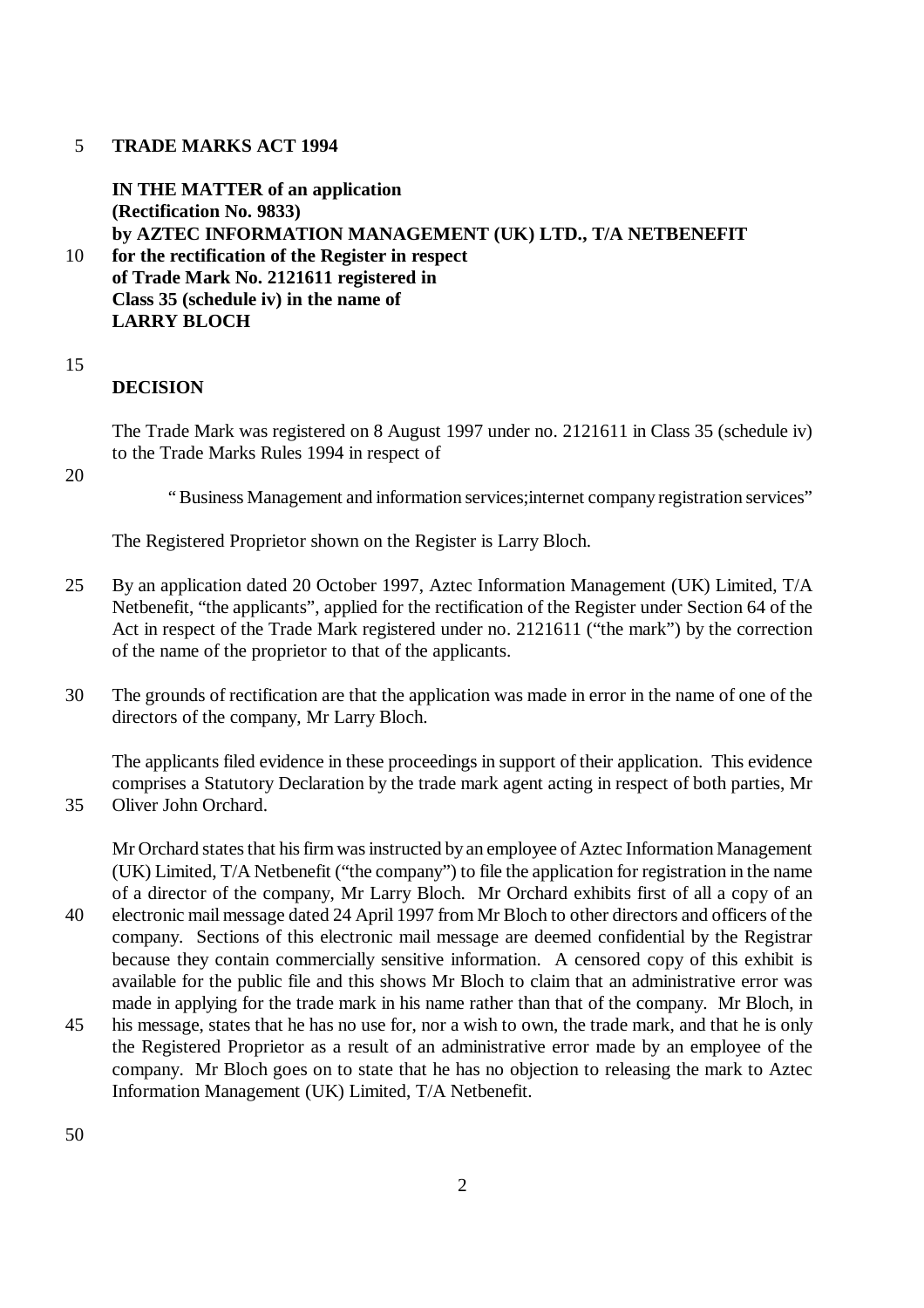5 Mr Orchard goes on to exhibit a copy of a letter dated 10 June 1997 from Mr Bloch to his codirectors. This exhibit also is deemed confidential by the Registrar because it contains commercially sensitive information. A censored copy has however been provided for the public file and this shows Mr Bloch to tender his resignation as a director of the company with immediate effect.

10

Mr Orchard, in his Statutory Declaration, goes on to state that he has been consulted by the remaining directors of the company in order to have the rights in the trade mark registration recorded in the name of the company. He further exhibits a copy of a cheque dated 21 January 1997 to the value of £1,010.50 that was received by his firm in connection with this trade mark 15 application and other matters. The cheque is signed on behalf of the company, Aztec Information

Management (UK) Limited, T/A Netbenefit.

Mr Orchard goes on to state that, in view of the above mentioned evidence, also the law as set out in Fine Industrial Commodities Limited v. Powling (71RPC 253), the rights of the trade mark 20 belong to the company, and as the director recorded as the proprietor has said that an error was made in the application that was filed, the register should be rectified accordingly.

I now turn to consider the grounds of rectification under Section 64 of the Act which states:

25 64(1) Any person having a sufficient interest may apply for the rectification of an error or omission in the register:

> Provided that an application for rectification may not be made in respect of a matter affecting the validity of the registration of a trade mark.

- (2) ............................................................................
- (3) ............................................................................
- 35 (4) The Registrar may, on request made in the prescribed manner by the proprietor of a registered trade mark, or a licensee, enter any change in his name or address as recorded in the Register.

(5) .............................................................................

40

30

I am satisfied that the applicants have the qualifying status demanded by Section 64 of the Act; they have a significant interest in the registration. I am also satisfied that an error occurred as a result of which the registration stands in the wrong name. Therefore, in the exercise of the discretion conferred upon me by Section 64 of the Trade Marks Act 1994, I direct that the